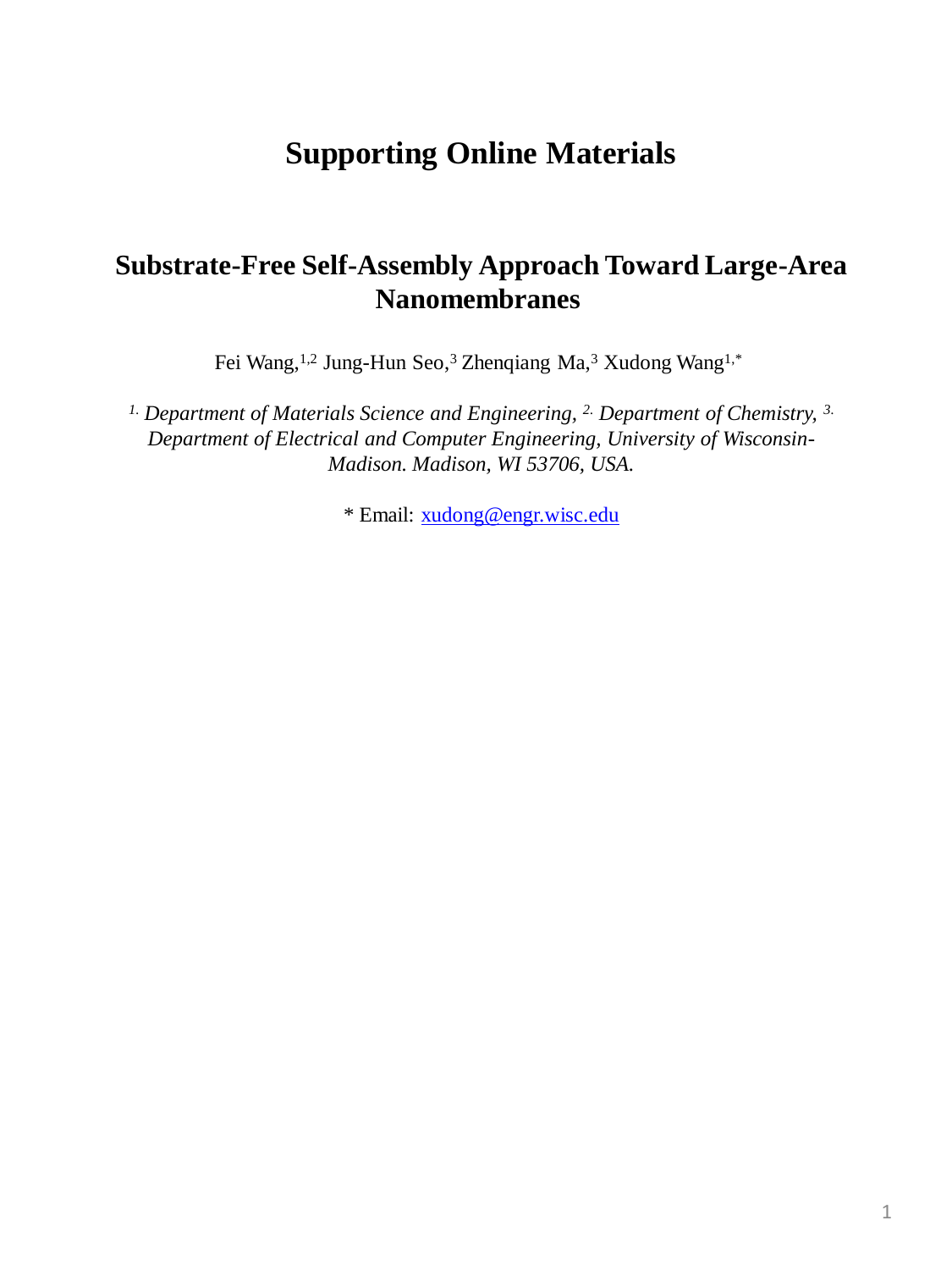

**Figure S1**. A photo of as-synthesized ZHDS NMs after being transferred to Si substrates. The NMs showed great mechanical integrity and flexibility. The NMs remain intact after transfer, although some areas bubbled up due to the residue air in between the substrates and the NMs.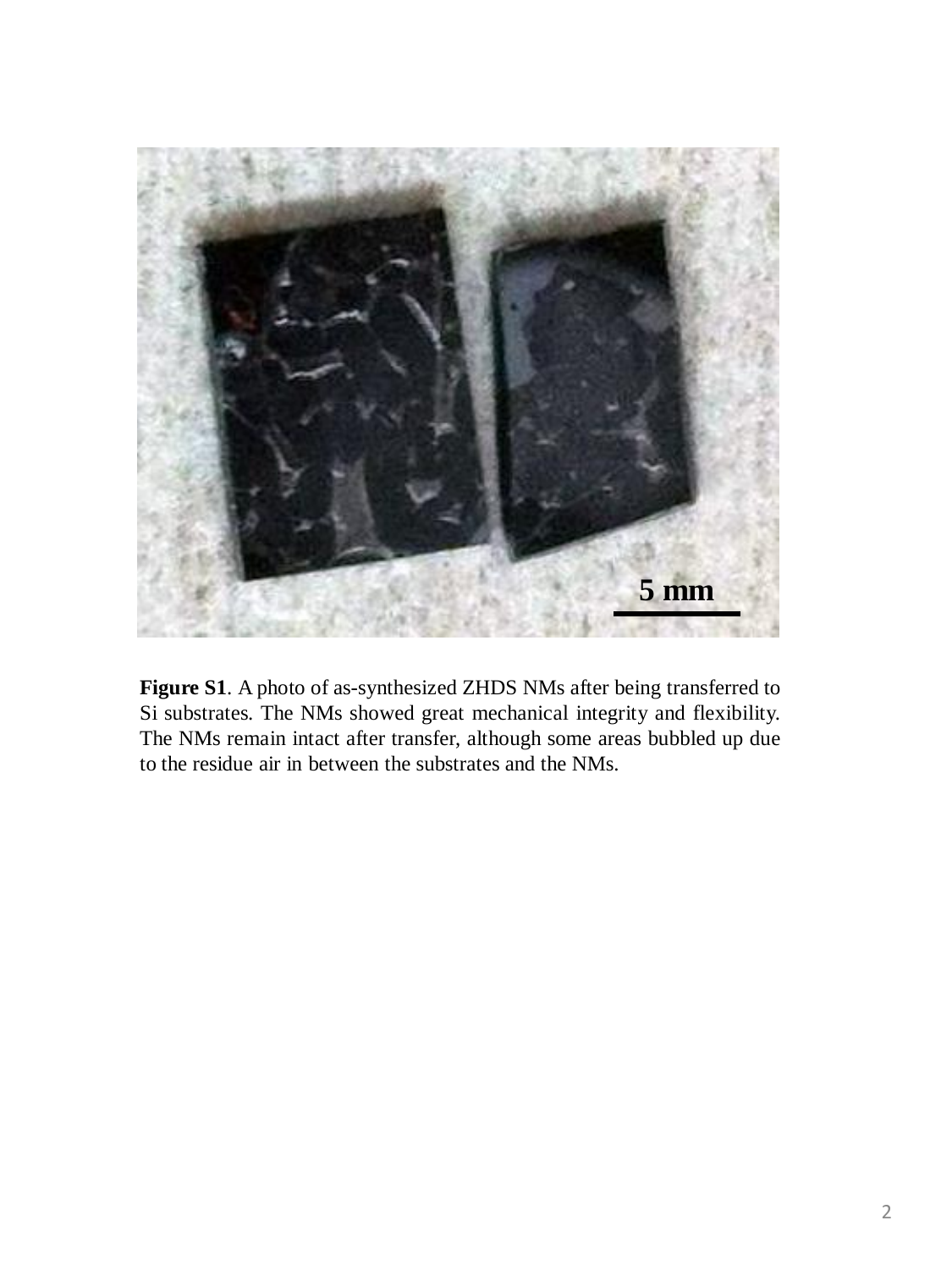

**Figure S2**. Topographic scan of ZHDS nanomembrane by atomic force microscopy (AFM), in which the hillock steps are 8nm or 8nm multiples.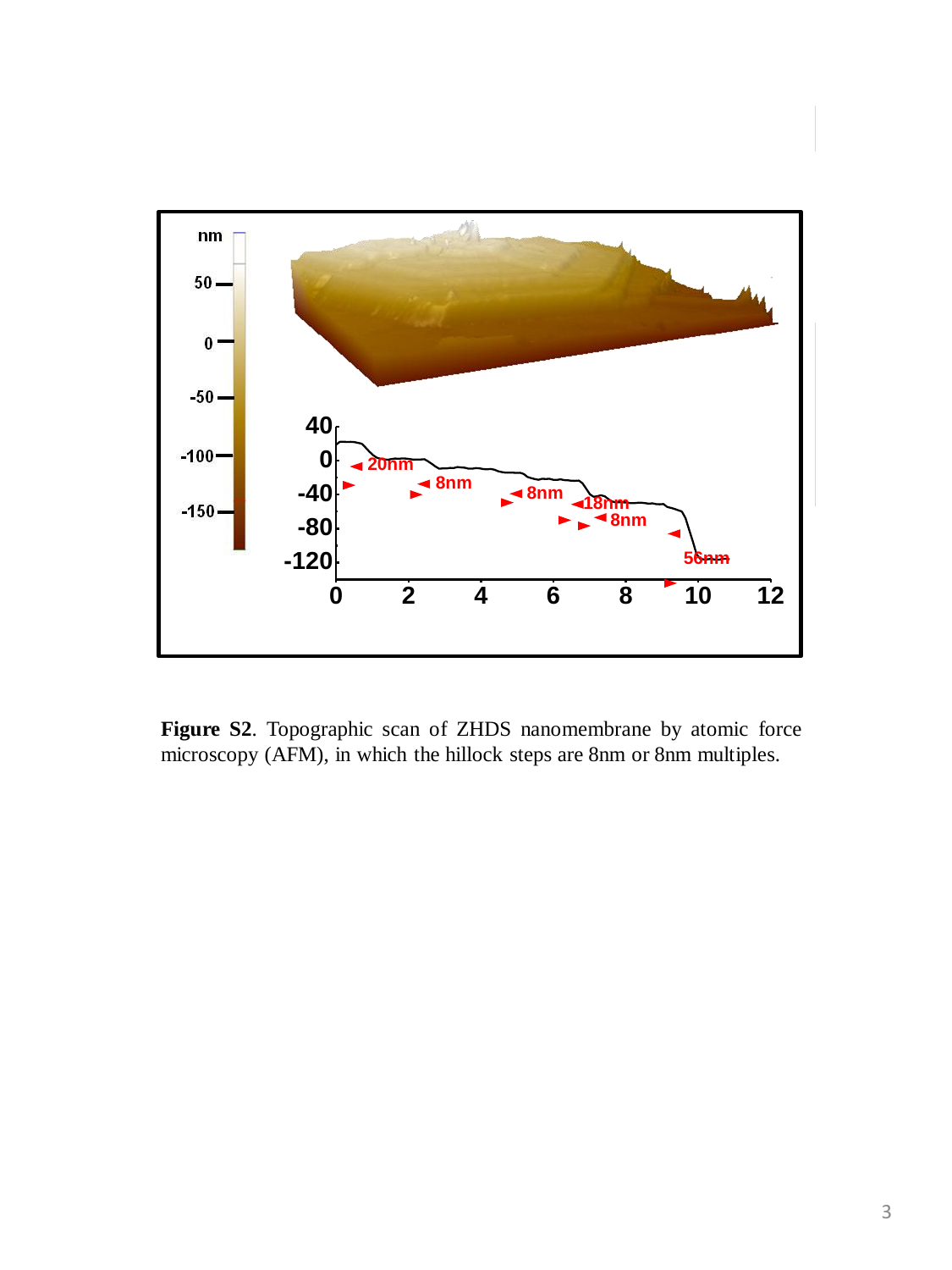

**Figure S3.** Transmission electron microscopy images of the single crystal ZHDS at (a) 15 mins (b) 30 mins and (c) 45 mins after initiation of reaction;